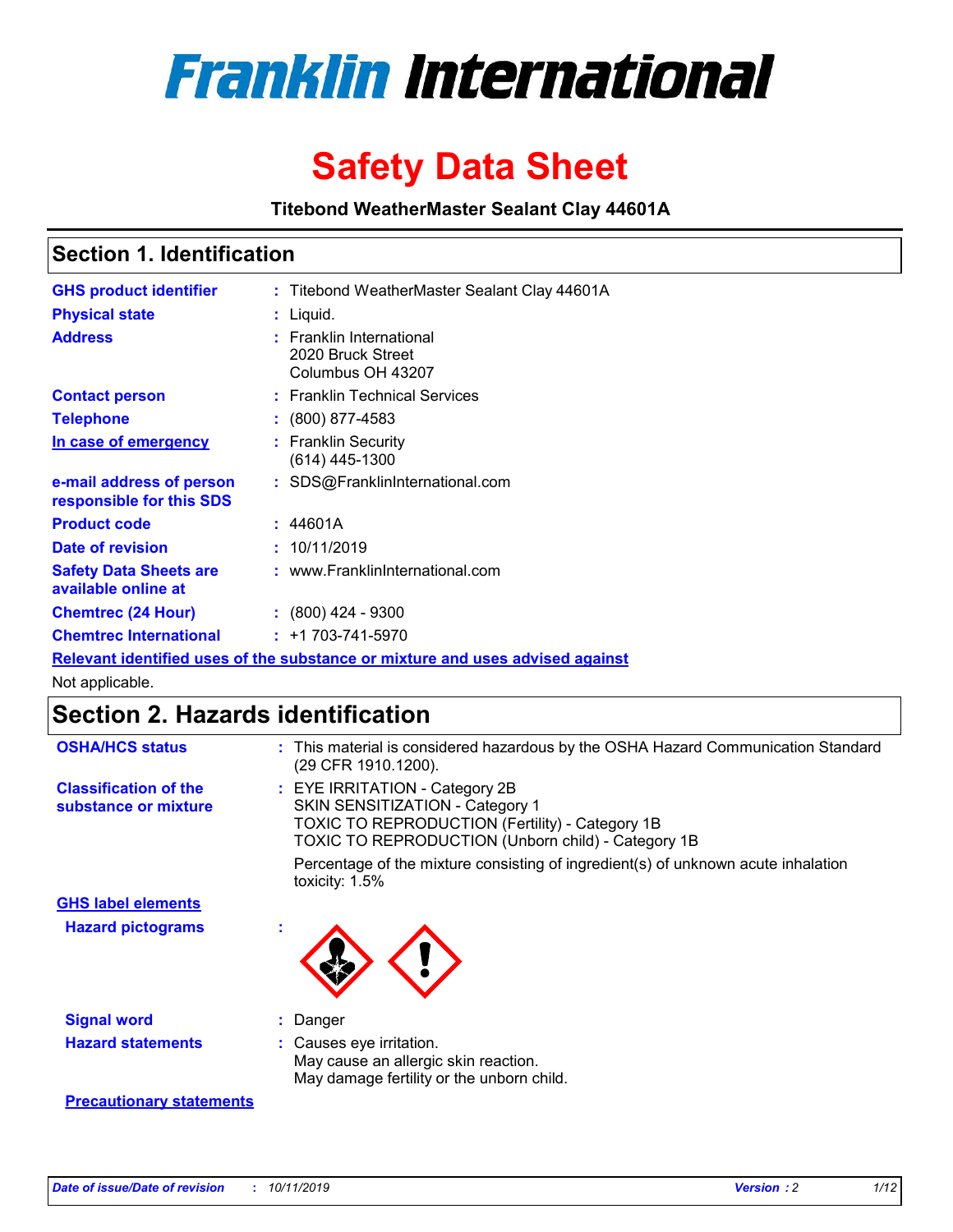### **Section 2. Hazards identification**

| <b>Prevention</b>                          | : Obtain special instructions before use. Do not handle until all safety precautions have<br>been read and understood. Wear protective gloves. Wear eye or face protection.<br>Wear protective clothing. Avoid breathing vapor. Wash hands thoroughly after handling.<br>Contaminated work clothing must not be allowed out of the workplace.                                                        |
|--------------------------------------------|------------------------------------------------------------------------------------------------------------------------------------------------------------------------------------------------------------------------------------------------------------------------------------------------------------------------------------------------------------------------------------------------------|
| <b>Response</b>                            | : IF exposed or concerned: Get medical attention. IF ON SKIN: Wash with plenty of<br>soap and water. Wash contaminated clothing before reuse. If skin irritation or rash<br>occurs: Get medical attention. IF IN EYES: Rinse cautiously with water for several<br>minutes. Remove contact lenses, if present and easy to do. Continue rinsing. If eye<br>irritation persists: Get medical attention. |
| <b>Storage</b>                             | : Store locked up.                                                                                                                                                                                                                                                                                                                                                                                   |
| <b>Disposal</b>                            | : Dispose of contents and container in accordance with all local, regional, national and<br>international regulations.                                                                                                                                                                                                                                                                               |
| <b>Hazards not otherwise</b><br>classified | : Product generates methanol during cure.                                                                                                                                                                                                                                                                                                                                                            |
|                                            |                                                                                                                                                                                                                                                                                                                                                                                                      |

### **Section 3. Composition/information on ingredients**

| <b>Substance/mixture</b><br>: Mixture                |               |                     |
|------------------------------------------------------|---------------|---------------------|
| Ingredient name                                      | $\frac{9}{6}$ | <b>CAS number</b>   |
| 3-aminopropyltriethoxysilane<br>Dibutyltin dilaurate | צ≥<br>≤0.3    | 919-30-2<br>77-58-7 |

Any concentration shown as a range is to protect confidentiality or is due to batch variation.

**There are no additional ingredients present which, within the current knowledge of the supplier and in the concentrations applicable, are classified as hazardous to health or the environment and hence require reporting in this section.**

**Occupational exposure limits, if available, are listed in Section 8.**

### **Section 4. First aid measures**

| <b>Description of necessary first aid measures</b> |                                                                                                                                                                                                                                                                                                                                                                                                                                                                                                                                                                                                                                                                                                                                                                           |  |  |  |
|----------------------------------------------------|---------------------------------------------------------------------------------------------------------------------------------------------------------------------------------------------------------------------------------------------------------------------------------------------------------------------------------------------------------------------------------------------------------------------------------------------------------------------------------------------------------------------------------------------------------------------------------------------------------------------------------------------------------------------------------------------------------------------------------------------------------------------------|--|--|--|
| <b>Eye contact</b>                                 | : Immediately flush eyes with plenty of water, occasionally lifting the upper and lower<br>eyelids. Check for and remove any contact lenses. Continue to rinse for at least 10<br>minutes. If irritation persists, get medical attention.                                                                                                                                                                                                                                                                                                                                                                                                                                                                                                                                 |  |  |  |
| <b>Inhalation</b>                                  | : Remove victim to fresh air and keep at rest in a position comfortable for breathing. If<br>not breathing, if breathing is irregular or if respiratory arrest occurs, provide artificial<br>respiration or oxygen by trained personnel. It may be dangerous to the person providing<br>aid to give mouth-to-mouth resuscitation. Get medical attention. If unconscious, place<br>in recovery position and get medical attention immediately. Maintain an open airway.<br>Loosen tight clothing such as a collar, tie, belt or waistband. In case of inhalation of<br>decomposition products in a fire, symptoms may be delayed. The exposed person may<br>need to be kept under medical surveillance for 48 hours.                                                       |  |  |  |
| <b>Skin contact</b>                                | : Wash with plenty of soap and water. Remove contaminated clothing and shoes. Wash<br>contaminated clothing thoroughly with water before removing it, or wear gloves.<br>Continue to rinse for at least 10 minutes. Get medical attention. In the event of any<br>complaints or symptoms, avoid further exposure. Wash clothing before reuse. Clean<br>shoes thoroughly before reuse.                                                                                                                                                                                                                                                                                                                                                                                     |  |  |  |
| <b>Ingestion</b>                                   | : Wash out mouth with water. Remove dentures if any. Remove victim to fresh air and<br>keep at rest in a position comfortable for breathing. If material has been swallowed and<br>the exposed person is conscious, give small quantities of water to drink. Stop if the<br>exposed person feels sick as vomiting may be dangerous. Do not induce vomiting<br>unless directed to do so by medical personnel. If vomiting occurs, the head should be<br>kept low so that vomit does not enter the lungs. Get medical attention. Never give<br>anything by mouth to an unconscious person. If unconscious, place in recovery position<br>and get medical attention immediately. Maintain an open airway. Loosen tight clothing<br>such as a collar, tie, belt or waistband. |  |  |  |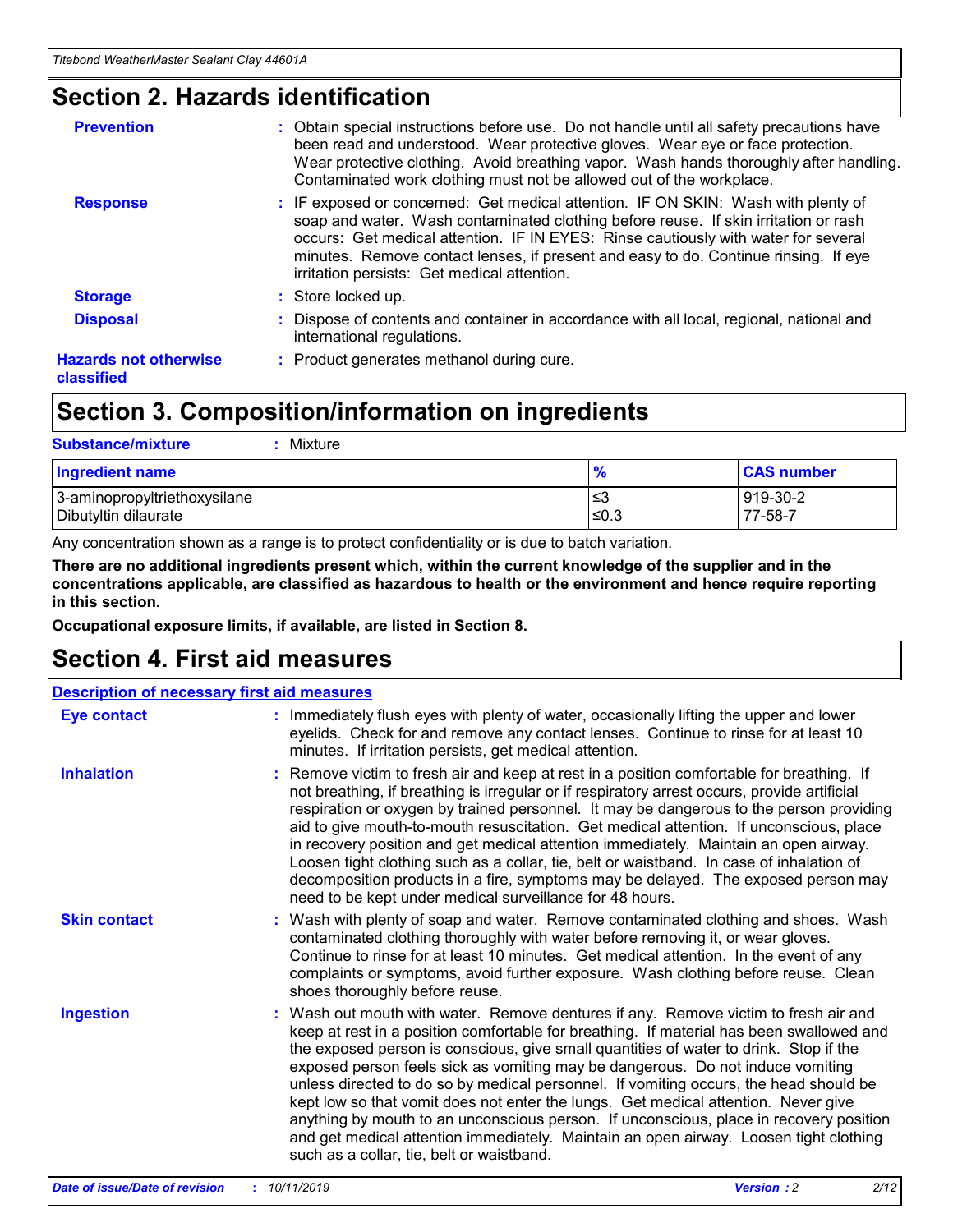## **Section 4. First aid measures**

| Most important symptoms/effects, acute and delayed |                                       |                                                                                                                                                                                                                                                                                                                                                                                                                 |  |  |  |
|----------------------------------------------------|---------------------------------------|-----------------------------------------------------------------------------------------------------------------------------------------------------------------------------------------------------------------------------------------------------------------------------------------------------------------------------------------------------------------------------------------------------------------|--|--|--|
|                                                    | <b>Potential acute health effects</b> |                                                                                                                                                                                                                                                                                                                                                                                                                 |  |  |  |
| <b>Eye contact</b>                                 |                                       | : May cause eye irritation.                                                                                                                                                                                                                                                                                                                                                                                     |  |  |  |
| <b>Inhalation</b>                                  |                                       | : No known significant effects or critical hazards.                                                                                                                                                                                                                                                                                                                                                             |  |  |  |
| <b>Skin contact</b>                                |                                       | : May cause skin irritation.                                                                                                                                                                                                                                                                                                                                                                                    |  |  |  |
| <b>Ingestion</b>                                   |                                       | : No known significant effects or critical hazards.                                                                                                                                                                                                                                                                                                                                                             |  |  |  |
| Over-exposure signs/symptoms                       |                                       |                                                                                                                                                                                                                                                                                                                                                                                                                 |  |  |  |
| <b>Eye contact</b>                                 |                                       | : Adverse symptoms may include the following:<br>irritation<br>watering<br>redness                                                                                                                                                                                                                                                                                                                              |  |  |  |
| <b>Inhalation</b>                                  |                                       | : Adverse symptoms may include the following:<br>reduced fetal weight<br>increase in fetal deaths<br>skeletal malformations                                                                                                                                                                                                                                                                                     |  |  |  |
| <b>Skin contact</b>                                |                                       | : Adverse symptoms may include the following:<br>irritation<br>redness<br>reduced fetal weight<br>increase in fetal deaths<br>skeletal malformations                                                                                                                                                                                                                                                            |  |  |  |
| <b>Ingestion</b>                                   |                                       | : Adverse symptoms may include the following:<br>reduced fetal weight<br>increase in fetal deaths<br>skeletal malformations                                                                                                                                                                                                                                                                                     |  |  |  |
|                                                    |                                       | <b>Indication of immediate medical attention and special treatment needed, if necessary</b>                                                                                                                                                                                                                                                                                                                     |  |  |  |
| <b>Notes to physician</b>                          |                                       | : In case of inhalation of decomposition products in a fire, symptoms may be delayed.<br>The exposed person may need to be kept under medical surveillance for 48 hours.                                                                                                                                                                                                                                        |  |  |  |
| <b>Specific treatments</b>                         |                                       | : No specific treatment.                                                                                                                                                                                                                                                                                                                                                                                        |  |  |  |
| <b>Protection of first-aiders</b>                  |                                       | : No action shall be taken involving any personal risk or without suitable training. If it is<br>suspected that fumes are still present, the rescuer should wear an appropriate mask or<br>self-contained breathing apparatus. It may be dangerous to the person providing aid to<br>give mouth-to-mouth resuscitation. Wash contaminated clothing thoroughly with water<br>before removing it, or wear gloves. |  |  |  |

**See toxicological information (Section 11)**

### **Section 5. Fire-fighting measures**

| <b>Extinguishing media</b>                             |                                                                                                                                                                                                     |
|--------------------------------------------------------|-----------------------------------------------------------------------------------------------------------------------------------------------------------------------------------------------------|
| <b>Suitable extinguishing</b><br>media                 | : Use an extinguishing agent suitable for the surrounding fire.                                                                                                                                     |
| <b>Unsuitable extinguishing</b><br>media               | : None known.                                                                                                                                                                                       |
| <b>Specific hazards arising</b><br>from the chemical   | : In a fire or if heated, a pressure increase will occur and the container may burst.                                                                                                               |
| <b>Hazardous thermal</b><br>decomposition products     | : Decomposition products may include the following materials:<br>carbon dioxide<br>carbon monoxide<br>nitrogen oxides<br>metal oxide/oxides                                                         |
| <b>Special protective actions</b><br>for fire-fighters | : Promptly isolate the scene by removing all persons from the vicinity of the incident if<br>there is a fire. No action shall be taken involving any personal risk or without suitable<br>training. |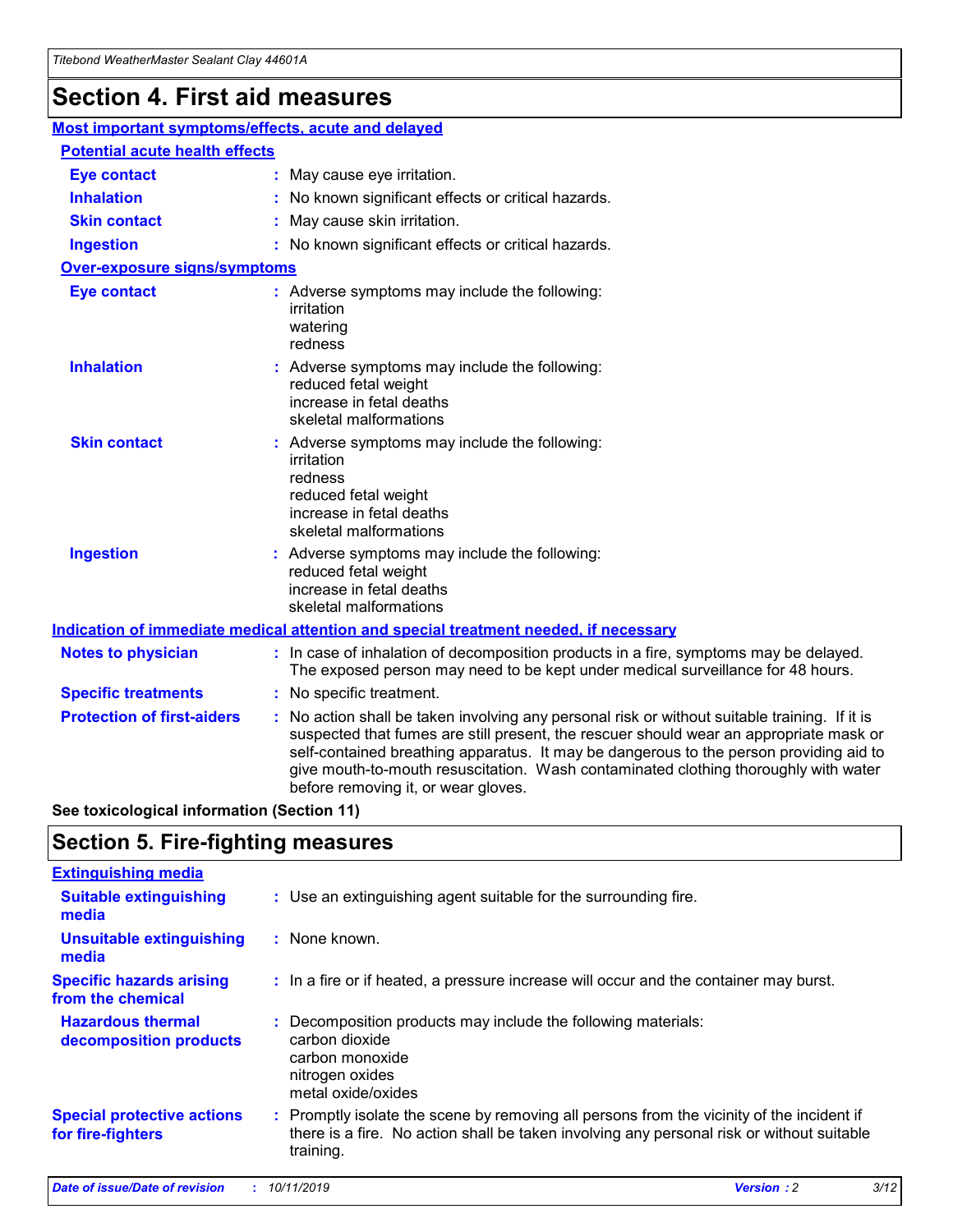### **Section 5. Fire-fighting measures**

**Special protective equipment for fire-fighters** Fire-fighters should wear appropriate protective equipment and self-contained breathing **:** apparatus (SCBA) with a full face-piece operated in positive pressure mode.

### **Section 6. Accidental release measures**

#### **Personal precautions, protective equipment and emergency procedures**

| For non-emergency<br>personnel                               | : No action shall be taken involving any personal risk or without suitable training.<br>Evacuate surrounding areas. Keep unnecessary and unprotected personnel from<br>entering. Do not touch or walk through spilled material. Avoid breathing vapor or mist.<br>Provide adequate ventilation. Wear appropriate respirator when ventilation is<br>inadequate. Put on appropriate personal protective equipment.                                                                                                                                                                                                                                                                                             |
|--------------------------------------------------------------|--------------------------------------------------------------------------------------------------------------------------------------------------------------------------------------------------------------------------------------------------------------------------------------------------------------------------------------------------------------------------------------------------------------------------------------------------------------------------------------------------------------------------------------------------------------------------------------------------------------------------------------------------------------------------------------------------------------|
|                                                              | For emergency responders : If specialized clothing is required to deal with the spillage, take note of any information in<br>Section 8 on suitable and unsuitable materials. See also the information in "For non-<br>emergency personnel".                                                                                                                                                                                                                                                                                                                                                                                                                                                                  |
| <b>Environmental precautions</b>                             | : Avoid dispersal of spilled material and runoff and contact with soil, waterways, drains<br>and sewers. Inform the relevant authorities if the product has caused environmental<br>pollution (sewers, waterways, soil or air).                                                                                                                                                                                                                                                                                                                                                                                                                                                                              |
| <b>Methods and materials for containment and cleaning up</b> |                                                                                                                                                                                                                                                                                                                                                                                                                                                                                                                                                                                                                                                                                                              |
| <b>Small spill</b>                                           | : Stop leak if without risk. Move containers from spill area. Dilute with water and mop up<br>if water-soluble. Alternatively, or if water-insoluble, absorb with an inert dry material and<br>place in an appropriate waste disposal container. Dispose of via a licensed waste<br>disposal contractor.                                                                                                                                                                                                                                                                                                                                                                                                     |
| <b>Large spill</b>                                           | : Stop leak if without risk. Move containers from spill area. Approach release from<br>upwind. Prevent entry into sewers, water courses, basements or confined areas. Wash<br>spillages into an effluent treatment plant or proceed as follows. Contain and collect<br>spillage with non-combustible, absorbent material e.g. sand, earth, vermiculite or<br>diatomaceous earth and place in container for disposal according to local regulations<br>(see Section 13). Dispose of via a licensed waste disposal contractor. Contaminated<br>absorbent material may pose the same hazard as the spilled product. Note: see<br>Section 1 for emergency contact information and Section 13 for waste disposal. |

### **Section 7. Handling and storage**

| <b>Precautions for safe handling</b>                                             |                                                                                                                                                                                                                                                                                                                                                                                                                                                                                                                                                                                                                                                                                                                                                                                                                                                  |
|----------------------------------------------------------------------------------|--------------------------------------------------------------------------------------------------------------------------------------------------------------------------------------------------------------------------------------------------------------------------------------------------------------------------------------------------------------------------------------------------------------------------------------------------------------------------------------------------------------------------------------------------------------------------------------------------------------------------------------------------------------------------------------------------------------------------------------------------------------------------------------------------------------------------------------------------|
| <b>Protective measures</b>                                                       | : Put on appropriate personal protective equipment (see Section 8). Persons with a<br>history of skin sensitization problems should not be employed in any process in which<br>this product is used. Avoid exposure - obtain special instructions before use. Avoid<br>exposure during pregnancy. Do not handle until all safety precautions have been read<br>and understood. Do not get in eyes or on skin or clothing. Do not ingest. Avoid<br>breathing vapor or mist. If during normal use the material presents a respiratory hazard,<br>use only with adequate ventilation or wear appropriate respirator. Keep in the original<br>container or an approved alternative made from a compatible material, kept tightly<br>closed when not in use. Empty containers retain product residue and can be hazardous.<br>Do not reuse container. |
| <b>Advice on general</b><br>occupational hygiene                                 | : Eating, drinking and smoking should be prohibited in areas where this material is<br>handled, stored and processed. Workers should wash hands and face before eating,<br>drinking and smoking. Remove contaminated clothing and protective equipment before<br>entering eating areas. See also Section 8 for additional information on hygiene<br>measures.                                                                                                                                                                                                                                                                                                                                                                                                                                                                                    |
| <b>Conditions for safe storage,</b><br>including any<br><b>incompatibilities</b> | Store between the following temperatures: 0 to 120 $\degree$ C (32 to 248 $\degree$ F). Store in<br>accordance with local regulations. Store in original container protected from direct<br>sunlight in a dry, cool and well-ventilated area, away from incompatible materials (see<br>Section 10) and food and drink. Store locked up. Keep container tightly closed and<br>sealed until ready for use. Containers that have been opened must be carefully<br>resealed and kept upright to prevent leakage. Do not store in unlabeled containers.<br>Use appropriate containment to avoid environmental contamination. See Section 10 for<br>incompatible materials before handling or use.                                                                                                                                                     |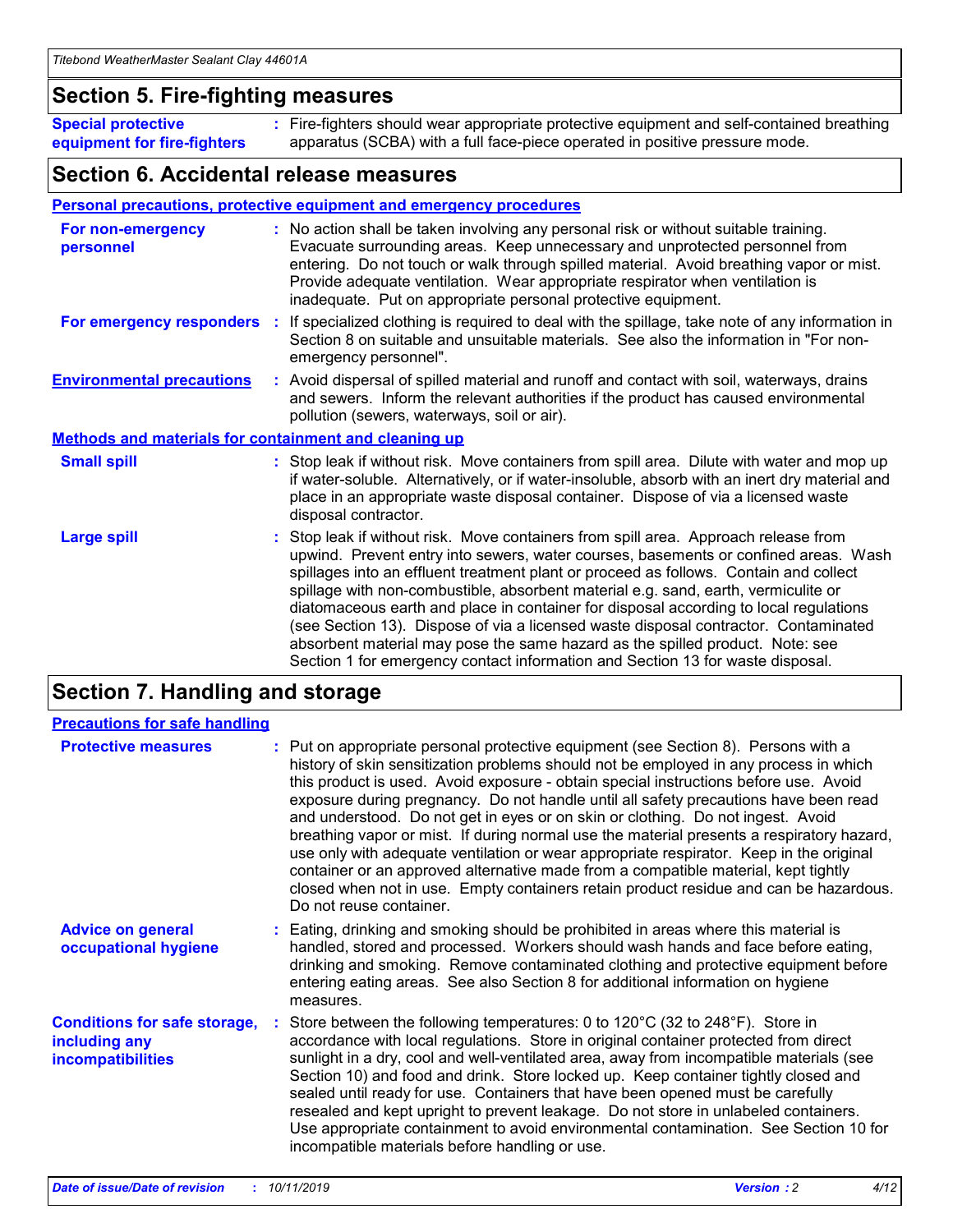## **Section 8. Exposure controls/personal protection**

#### **Control parameters**

#### **Occupational exposure limits**

| <b>Ingredient name</b>                               |    |                        | <b>Exposure limits</b>                                                                                                                                                                                                                                                                                                                                                                                                                                                                                                                                                                                                 |
|------------------------------------------------------|----|------------------------|------------------------------------------------------------------------------------------------------------------------------------------------------------------------------------------------------------------------------------------------------------------------------------------------------------------------------------------------------------------------------------------------------------------------------------------------------------------------------------------------------------------------------------------------------------------------------------------------------------------------|
| 3-aminopropyltriethoxysilane<br>Dibutyltin dilaurate |    |                        | None.<br>ACGIH TLV (United States, 3/2019). Absorbed through skin.<br>Notes: as Sn<br>TWA: $0.1 \text{ mg/m}^3$ , (as Sn) 8 hours.<br>STEL: 0.2 mg/m <sup>3</sup> , (as Sn) 15 minutes.<br>NIOSH REL (United States, 10/2016). Absorbed through skin.<br>Notes: as Sn<br>TWA: 0.1 mg/m <sup>3</sup> , (as Sn) 10 hours.<br>OSHA PEL (United States, 5/2018). Notes: as Sn<br>TWA: 0.1 mg/m <sup>3</sup> , (as Sn) 8 hours.<br>OSHA PEL 1989 (United States, 3/1989). Absorbed through skin.<br>Notes: measured as Sn<br>TWA: 0.1 mg/m <sup>3</sup> , (measured as Sn) 8 hours. Form: Organic                           |
| <b>Appropriate engineering</b><br>controls           |    |                        | : If user operations generate dust, fumes, gas, vapor or mist, use process enclosures,<br>local exhaust ventilation or other engineering controls to keep worker exposure to<br>airborne contaminants below any recommended or statutory limits.                                                                                                                                                                                                                                                                                                                                                                       |
| <b>Environmental exposure</b><br>controls            |    |                        | Emissions from ventilation or work process equipment should be checked to ensure<br>they comply with the requirements of environmental protection legislation. In some<br>cases, fume scrubbers, filters or engineering modifications to the process equipment<br>will be necessary to reduce emissions to acceptable levels.                                                                                                                                                                                                                                                                                          |
| <b>Individual protection measures</b>                |    |                        |                                                                                                                                                                                                                                                                                                                                                                                                                                                                                                                                                                                                                        |
| <b>Hygiene measures</b>                              |    |                        | : Wash hands, forearms and face thoroughly after handling chemical products, before<br>eating, smoking and using the lavatory and at the end of the working period.<br>Appropriate techniques should be used to remove potentially contaminated clothing.<br>Contaminated work clothing should not be allowed out of the workplace. Wash<br>contaminated clothing before reusing. Ensure that eyewash stations and safety<br>showers are close to the workstation location.                                                                                                                                            |
| <b>Eye/face protection</b>                           |    |                        | Safety eyewear complying with an approved standard should be used when a risk<br>assessment indicates this is necessary to avoid exposure to liquid splashes, mists,<br>gases or dusts. If contact is possible, the following protection should be worn, unless<br>the assessment indicates a higher degree of protection: chemical splash goggles.                                                                                                                                                                                                                                                                    |
| <b>Skin protection</b>                               |    |                        |                                                                                                                                                                                                                                                                                                                                                                                                                                                                                                                                                                                                                        |
| <b>Hand protection</b>                               |    |                        | : Chemical-resistant, impervious gloves complying with an approved standard should be<br>worn at all times when handling chemical products if a risk assessment indicates this is<br>necessary. Considering the parameters specified by the glove manufacturer, check<br>during use that the gloves are still retaining their protective properties. It should be<br>noted that the time to breakthrough for any glove material may be different for different<br>glove manufacturers. In the case of mixtures, consisting of several substances, the<br>protection time of the gloves cannot be accurately estimated. |
| <b>Body protection</b>                               |    | handling this product. | Personal protective equipment for the body should be selected based on the task being<br>performed and the risks involved and should be approved by a specialist before                                                                                                                                                                                                                                                                                                                                                                                                                                                |
| <b>Other skin protection</b>                         |    |                        | : Appropriate footwear and any additional skin protection measures should be selected<br>based on the task being performed and the risks involved and should be approved by a<br>specialist before handling this product.                                                                                                                                                                                                                                                                                                                                                                                              |
| <b>Respiratory protection</b>                        | ÷. | aspects of use.        | Based on the hazard and potential for exposure, select a respirator that meets the<br>appropriate standard or certification. Respirators must be used according to a<br>respiratory protection program to ensure proper fitting, training, and other important                                                                                                                                                                                                                                                                                                                                                         |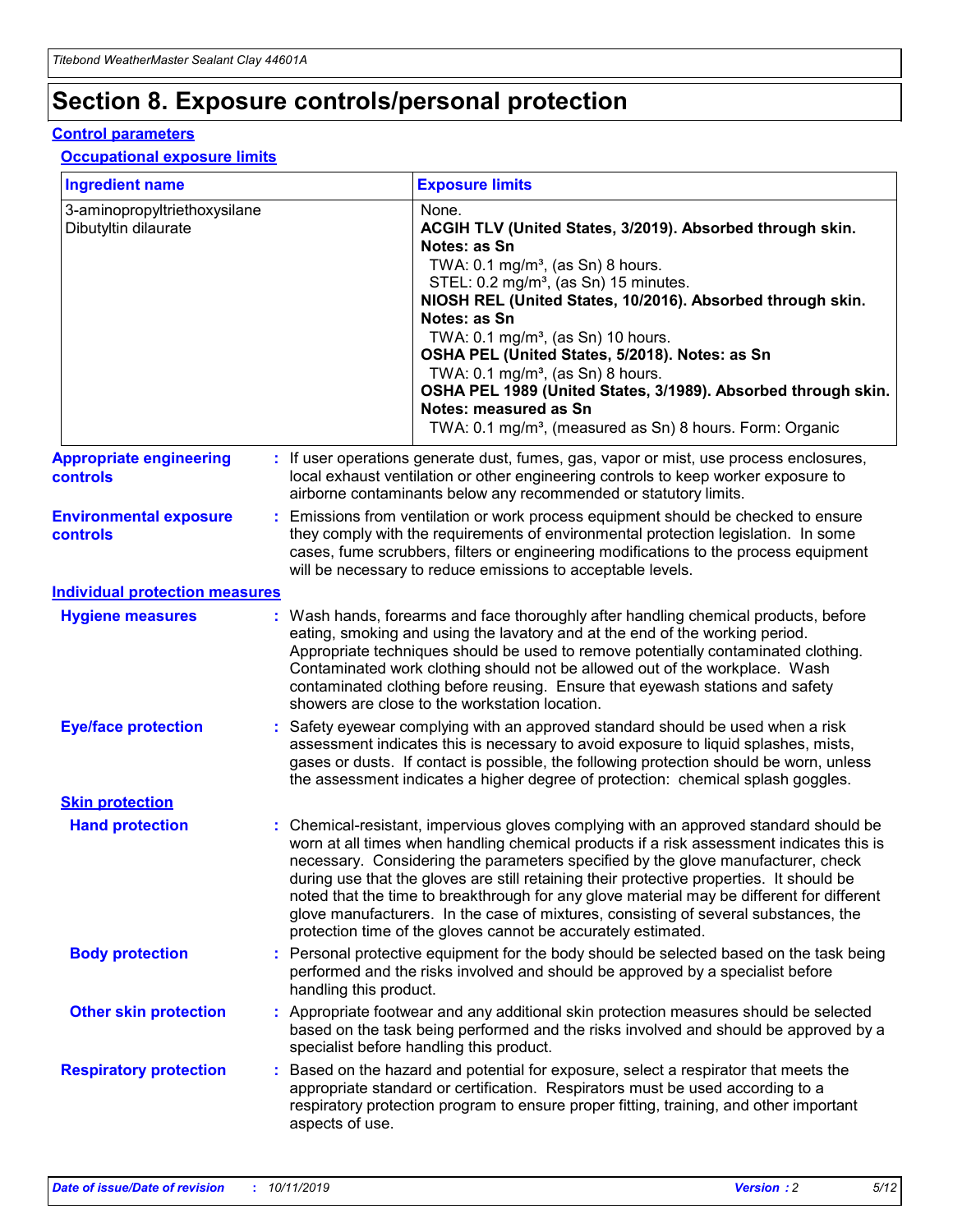### **Section 9. Physical and chemical properties**

#### **Appearance**

| <b>Physical state</b>                             | : Liquid. [Paste.]                                                |
|---------------------------------------------------|-------------------------------------------------------------------|
| Color                                             | Clay.                                                             |
| Odor                                              | None [Slight]                                                     |
| <b>Odor threshold</b>                             | : Not available.                                                  |
| рH                                                | : Not applicable.                                                 |
| <b>Melting point</b>                              | : Not available.                                                  |
| <b>Boiling point</b>                              | : $>100^{\circ}$ C ( $>212^{\circ}$ F)                            |
| <b>Flash point</b>                                | : Closed cup: $>200^{\circ}$ C ( $>392^{\circ}$ F) [Setaflash.]   |
| <b>Evaporation rate</b>                           | $:$ <1 (butyl acetate = 1)                                        |
| <b>Flammability (solid, gas)</b>                  | : Not available.                                                  |
| Lower and upper explosive<br>(flammable) limits   | : Not available.                                                  |
| <b>VOC (less water, less</b><br>exempt solvents)  | $: 0$ g/l                                                         |
| <b>Volatility</b>                                 | $: 0\%$ (w/w)                                                     |
| <b>Vapor density</b>                              | : Not available.                                                  |
| <b>Relative density</b>                           | : 1.4329                                                          |
| <b>Solubility</b>                                 | : Insoluble in the following materials: cold water and hot water. |
| <b>Solubility in water</b>                        | : Not available.                                                  |
| <b>Partition coefficient: n-</b><br>octanol/water | : Not available.                                                  |
| <b>Auto-ignition temperature</b>                  | $:$ Not available.                                                |
| <b>Decomposition temperature</b>                  | : Not available.                                                  |
| <b>Viscosity</b>                                  | : Not available.                                                  |

### **Section 10. Stability and reactivity**

| <b>Reactivity</b>                            |    | : No specific test data related to reactivity available for this product or its ingredients.            |
|----------------------------------------------|----|---------------------------------------------------------------------------------------------------------|
| <b>Chemical stability</b>                    |    | : The product is stable.                                                                                |
| <b>Possibility of hazardous</b><br>reactions |    | : Under normal conditions of storage and use, hazardous reactions will not occur.                       |
| <b>Conditions to avoid</b>                   |    | : No specific data.                                                                                     |
| <b>Incompatible materials</b>                | ٠. | No specific data.                                                                                       |
| <b>Hazardous decomposition</b><br>products   | ÷. | Under normal conditions of storage and use, hazardous decomposition products should<br>not be produced. |

### **Section 11. Toxicological information**

### **Information on toxicological effects**

#### **Acute toxicity**

| <b>Product/ingredient name</b> | <b>Result</b>           | <b>Species</b> | <b>Dose</b>                | <b>Exposure</b> |
|--------------------------------|-------------------------|----------------|----------------------------|-----------------|
| 3-aminopropyltriethoxysilane   | <b>ILD50 Dermal</b>     | Rabbit         | 4.29 g/kg                  |                 |
| Dibutyltin dilaurate           | ILD50 Oral<br>LD50 Oral | Rat<br>Rat     | $1.57$ g/kg<br>175 $mg/kg$ |                 |
|                                |                         |                |                            |                 |

**Irritation/Corrosion**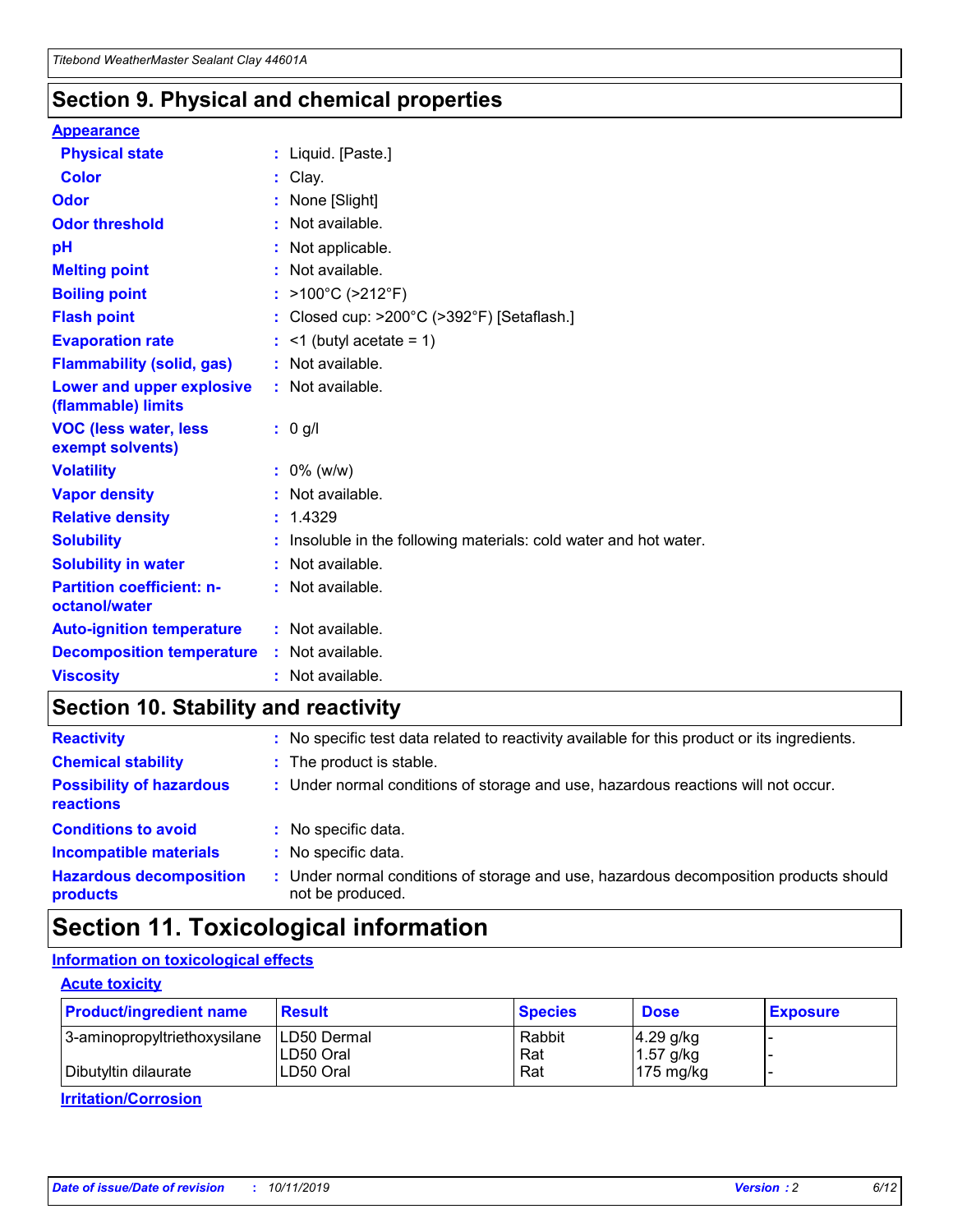## **Section 11. Toxicological information**

| <b>Product/ingredient name</b> | <b>Result</b>                 | <b>Species</b> | <b>Score</b> | <b>Exposure</b>    | <b>Observation</b> |
|--------------------------------|-------------------------------|----------------|--------------|--------------------|--------------------|
| 3-aminopropyltriethoxysilane   | Eyes - Mild irritant          | Rabbit         |              | $100$ mg           |                    |
|                                | Eyes - Severe irritant        | Rabbit         |              | 24 hours 750       |                    |
|                                |                               |                |              | ug                 |                    |
|                                | <b>Skin - Severe irritant</b> | Rabbit         |              | 24 hours 5         | ۰                  |
| Dibutyltin dilaurate           | Eyes - Moderate irritant      | Rabbit         |              | mq<br>24 hours 100 |                    |
|                                |                               |                |              | mg                 |                    |
|                                | Skin - Severe irritant        | Rabbit         |              | 500 mg             |                    |

#### **Sensitization**

Not available.

#### **Mutagenicity**

Not available.

#### **Carcinogenicity**

Not available.

#### **Reproductive toxicity**

Not available.

#### **Teratogenicity**

Not available.

#### **Specific target organ toxicity (single exposure)**

Not available.

#### **Specific target organ toxicity (repeated exposure)**

| <b>Name</b>                                                                  |                                                                                                                             | <b>Category</b> | <b>Route of</b><br>exposure  | <b>Target organs</b> |
|------------------------------------------------------------------------------|-----------------------------------------------------------------------------------------------------------------------------|-----------------|------------------------------|----------------------|
| Dibutyltin dilaurate                                                         |                                                                                                                             | Category 1      | $\qquad \qquad \blacksquare$ | respiratory system   |
| <b>Aspiration hazard</b><br>Not available.                                   |                                                                                                                             |                 |                              |                      |
| <b>Information on the likely</b><br>routes of exposure                       | : Not available.                                                                                                            |                 |                              |                      |
| <b>Potential acute health effects</b>                                        |                                                                                                                             |                 |                              |                      |
| <b>Eye contact</b>                                                           | : May cause eye irritation.                                                                                                 |                 |                              |                      |
| <b>Inhalation</b>                                                            | : No known significant effects or critical hazards.                                                                         |                 |                              |                      |
| <b>Skin contact</b>                                                          | : May cause skin irritation.                                                                                                |                 |                              |                      |
| <b>Ingestion</b>                                                             | : No known significant effects or critical hazards.                                                                         |                 |                              |                      |
| Symptoms related to the physical, chemical and toxicological characteristics |                                                                                                                             |                 |                              |                      |
| <b>Eye contact</b>                                                           | : Adverse symptoms may include the following:<br>irritation<br>watering<br>redness                                          |                 |                              |                      |
| <b>Inhalation</b>                                                            | : Adverse symptoms may include the following:<br>reduced fetal weight<br>increase in fetal deaths<br>skeletal malformations |                 |                              |                      |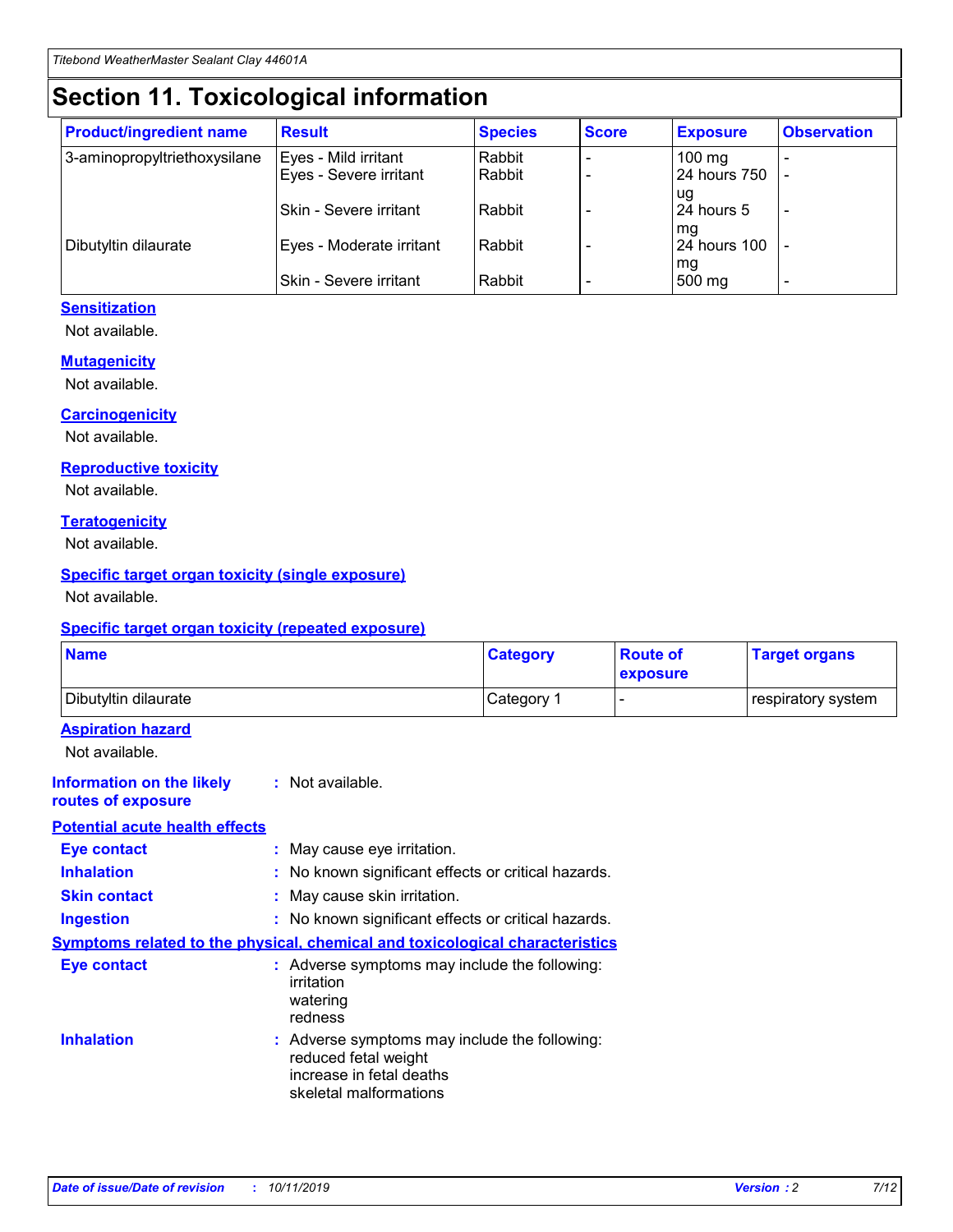## **Section 11. Toxicological information**

| <b>Skin contact</b>                     | : Adverse symptoms may include the following:                                                            |
|-----------------------------------------|----------------------------------------------------------------------------------------------------------|
|                                         | irritation                                                                                               |
|                                         | redness                                                                                                  |
|                                         | reduced fetal weight                                                                                     |
|                                         | increase in fetal deaths                                                                                 |
|                                         | skeletal malformations                                                                                   |
| <b>Ingestion</b>                        | : Adverse symptoms may include the following:                                                            |
|                                         | reduced fetal weight                                                                                     |
|                                         | increase in fetal deaths                                                                                 |
|                                         | skeletal malformations                                                                                   |
|                                         | Delayed and immediate effects and also chronic effects from short and long term exposure                 |
| <b>Short term exposure</b>              |                                                                                                          |
| <b>Potential immediate</b>              | : Not available.                                                                                         |
| effects                                 |                                                                                                          |
| <b>Potential delayed effects</b>        | : Not available.                                                                                         |
| Long term exposure                      |                                                                                                          |
| <b>Potential immediate</b>              | : Not available.                                                                                         |
| effects                                 |                                                                                                          |
| <b>Potential delayed effects</b>        | : Not available.                                                                                         |
| <b>Potential chronic health effects</b> |                                                                                                          |
| Not available.                          |                                                                                                          |
| <b>General</b>                          | : Once sensitized, a severe allergic reaction may occur when subsequently exposed to<br>very low levels. |
| <b>Carcinogenicity</b>                  | : No known significant effects or critical hazards.                                                      |
| <b>Mutagenicity</b>                     | No known significant effects or critical hazards.                                                        |
| <b>Teratogenicity</b>                   | May damage the unborn child.                                                                             |
| <b>Developmental effects</b>            | No known significant effects or critical hazards.                                                        |
| <b>Fertility effects</b>                | : May damage fertility.                                                                                  |
| <b>Numerical measures of toxicity</b>   |                                                                                                          |
| <b>Acute toxicity estimates</b>         |                                                                                                          |
|                                         |                                                                                                          |

Not available.

## **Section 12. Ecological information**

#### **Toxicity**

| <b>Product/ingredient name</b> | <b>Result</b>                     | <b>Species</b>                       | <b>Exposure</b> |
|--------------------------------|-----------------------------------|--------------------------------------|-----------------|
| Dibutyltin dilaurate           | Chronic EC10 > 2 mg/l Fresh water | Algae - Scenedesmus<br>I subspicatus | l 96 hours i    |

### **Persistence and degradability**

| <b>Product/ingredient name</b> | <b>Test</b>                                                                    | <b>Result</b>  |  | <b>Dose</b>       | <b>Inoculum</b>         |
|--------------------------------|--------------------------------------------------------------------------------|----------------|--|-------------------|-------------------------|
| Dibutyltin dilaurate           | OECD 301F<br>Ready<br>Biodegradability -<br>Manometric<br>Respirometry<br>Test | 23 % - 28 days |  |                   |                         |
| <b>Product/ingredient name</b> | <b>Aquatic half-life</b>                                                       |                |  | <b>Photolysis</b> | <b>Biodegradability</b> |
| Dibutyltin dilaurate           |                                                                                |                |  |                   | Inherent                |

### **Bioaccumulative potential**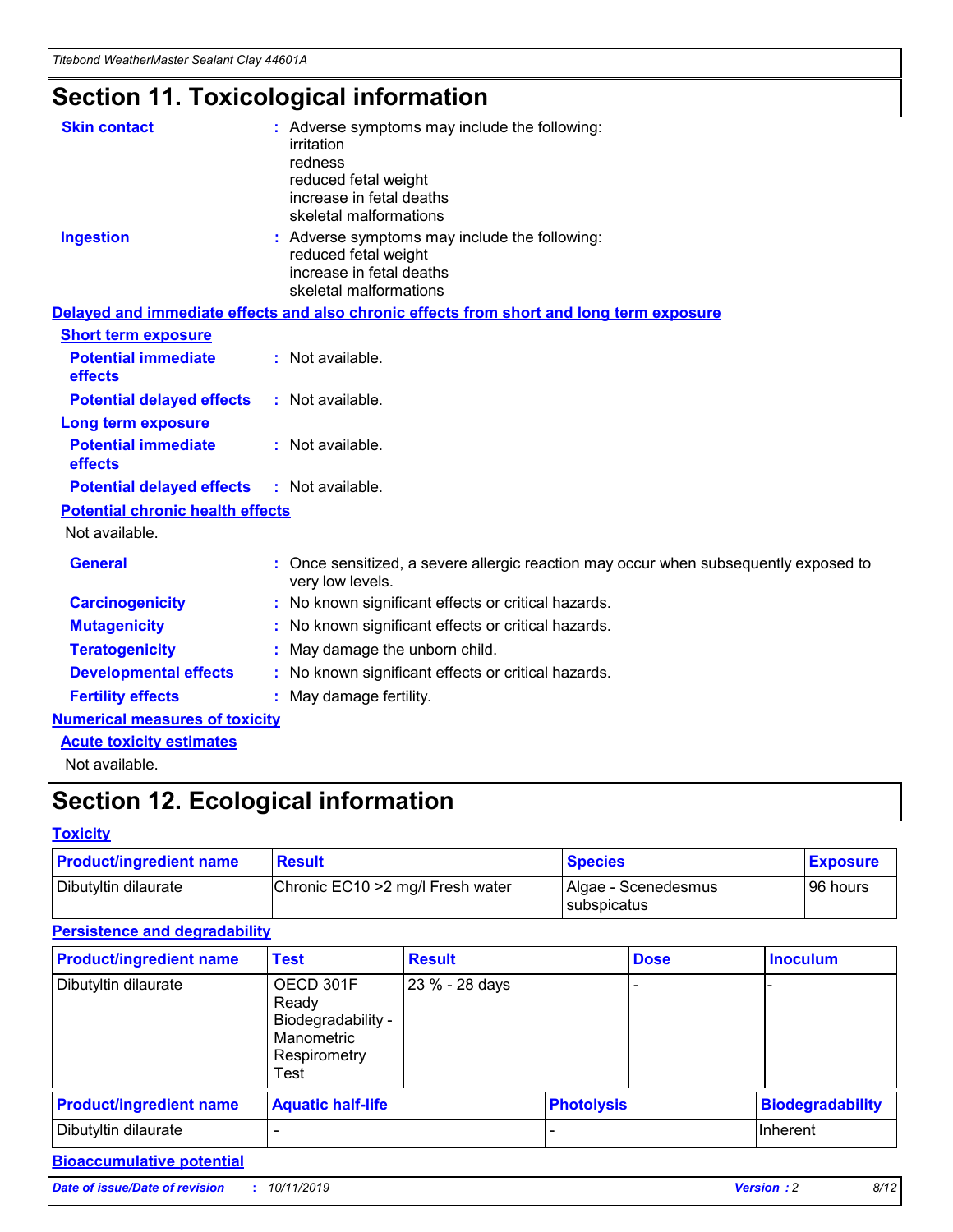## **Section 12. Ecological information**

| <b>Product/ingredient name</b>                       | ∣LoqP <sub>ow</sub> | <b>BCF</b>  | <b>Potential</b> |
|------------------------------------------------------|---------------------|-------------|------------------|
| 3-aminopropyltriethoxysilane<br>Dibutyltin dilaurate | 4.44                | 3.4<br>2.91 | low<br>low       |

#### **Mobility in soil**

| <i></i>                                                       |                                                     |
|---------------------------------------------------------------|-----------------------------------------------------|
| <b>Soil/water partition</b><br>coefficient (K <sub>oc</sub> ) | : Not available.                                    |
| <b>Other adverse effects</b>                                  | : No known significant effects or critical hazards. |

### **Section 13. Disposal considerations**

**Disposal methods :**

The generation of waste should be avoided or minimized wherever possible. Disposal of this product, solutions and any by-products should at all times comply with the requirements of environmental protection and waste disposal legislation and any regional local authority requirements. Dispose of surplus and non-recyclable products via a licensed waste disposal contractor. Waste should not be disposed of untreated to the sewer unless fully compliant with the requirements of all authorities with jurisdiction. Waste packaging should be recycled. Incineration or landfill should only be considered when recycling is not feasible. This material and its container must be disposed of in a safe way. Care should be taken when handling emptied containers that have not been cleaned or rinsed out. Empty containers or liners may retain some product residues. Avoid dispersal of spilled material and runoff and contact with soil, waterways, drains and sewers.

## **Section 14. Transport information**

|                                      | <b>DOT</b><br><b>Classification</b> | <b>TDG</b><br><b>Classification</b> | <b>Mexico</b><br><b>Classification</b> | <b>ADR/RID</b> | <b>IMDG</b>              | <b>IATA</b>              |
|--------------------------------------|-------------------------------------|-------------------------------------|----------------------------------------|----------------|--------------------------|--------------------------|
| <b>UN number</b>                     | Not regulated.                      | Not regulated.                      | Not regulated.                         | Not regulated. | Not regulated.           | Not regulated.           |
| <b>UN proper</b><br>shipping name    | $\blacksquare$                      |                                     |                                        |                |                          |                          |
| <b>Transport</b><br>hazard class(es) | $\blacksquare$                      | $\overline{\phantom{a}}$            | $\blacksquare$                         | $\blacksquare$ | $\overline{\phantom{a}}$ | $\overline{\phantom{0}}$ |
| <b>Packing group</b>                 | $\overline{\phantom{a}}$            | $\overline{\phantom{0}}$            | $\overline{\phantom{a}}$               | -              | $\overline{\phantom{0}}$ | $\overline{\phantom{a}}$ |
| <b>Environmental</b><br>hazards      | No.                                 | No.                                 | No.                                    | No.            | No.                      | No.                      |

## **Section 15. Regulatory information**

#### **U.S. Federal regulations**

#### **SARA 302/304**

#### **Composition/information on ingredients**

No products were found.

**SARA 304 RQ :** Not applicable.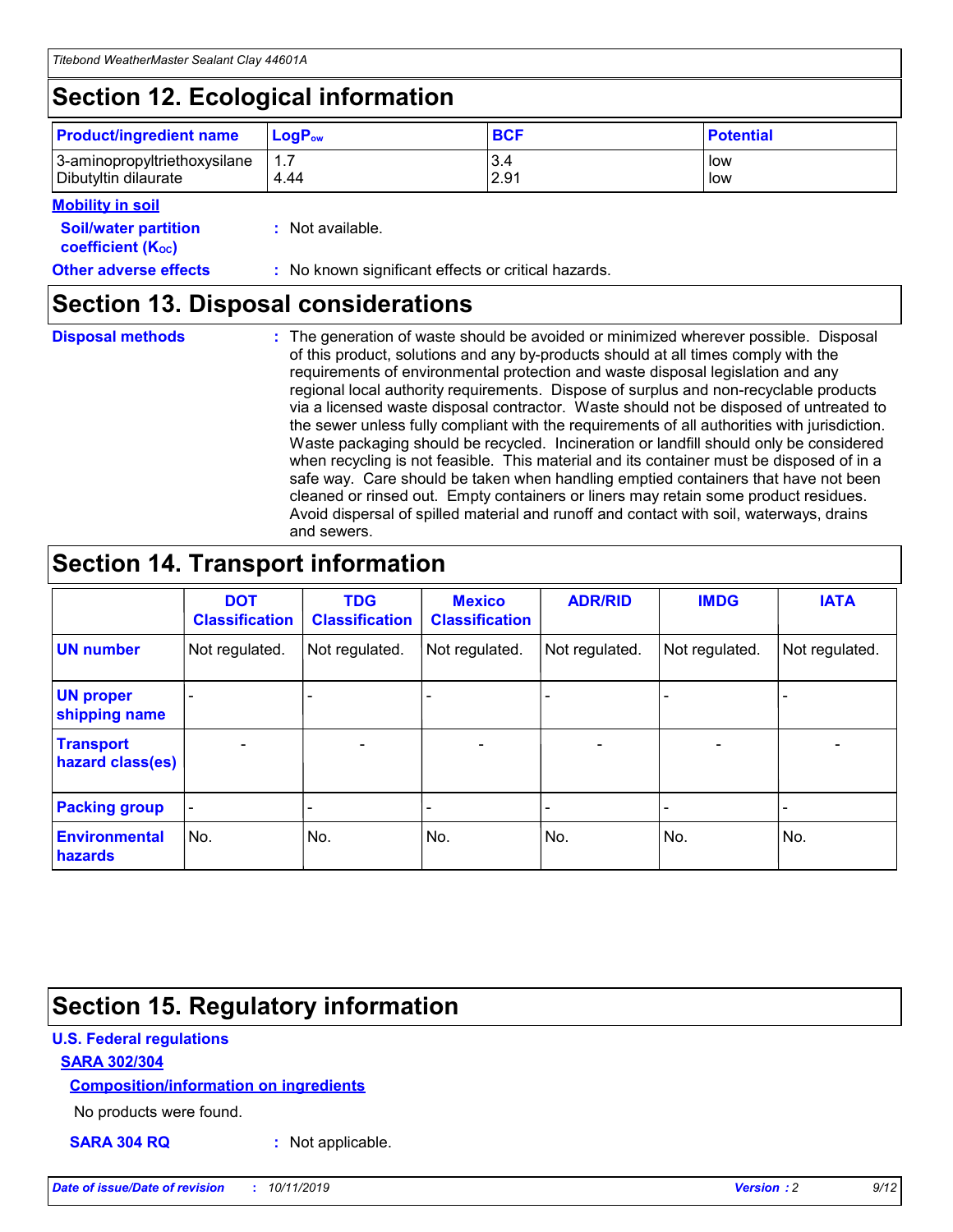## **Section 15. Regulatory information**

#### **SARA 311/312**

**Classification :** EYE IRRITATION - Category 2B SKIN SENSITIZATION - Category 1 TOXIC TO REPRODUCTION (Fertility) - Category 1B TOXIC TO REPRODUCTION (Unborn child) - Category 1B

#### **Composition/information on ingredients**

| <b>Name</b>                  | $\frac{9}{6}$ | <b>Classification</b>                                                                                            |
|------------------------------|---------------|------------------------------------------------------------------------------------------------------------------|
| 3-aminopropyltriethoxysilane | $\leq$ 3      | <b>FLAMMABLE LIQUIDS - Category 4</b><br><b>ACUTE TOXICITY (oral) - Category 4</b>                               |
|                              |               | SKIN IRRITATION - Category 2<br>EYE IRRITATION - Category 2A                                                     |
| Dibutyltin dilaurate         | ≤0.3          | ACUTE TOXICITY (oral) - Category 3<br>SKIN CORROSION - Category 1C                                               |
|                              |               | SERIOUS EYE DAMAGE - Category 1<br>SKIN SENSITIZATION - Category 1<br><b>GERM CELL MUTAGENICITY - Category 2</b> |
|                              |               | TOXIC TO REPRODUCTION (Fertility) - Category 1B<br>TOXIC TO REPRODUCTION (Unborn child) - Category 1B            |
|                              |               | SPECIFIC TARGET ORGAN TOXICITY (REPEATED<br>EXPOSURE) (respiratory system) - Category 1                          |

#### **State regulations**

| <b>Massachusetts</b> | : None of the components are listed. |
|----------------------|--------------------------------------|
| <b>New York</b>      | : None of the components are listed. |
| <b>New Jersey</b>    | : None of the components are listed. |
| <b>Pennsylvania</b>  | : None of the components are listed. |

#### **California Prop. 65**

**A** WARNING: This product can expose you to methanol, which is known to the State of California to cause birth defects or other reproductive harm. For more information go to www.P65Warnings.ca.gov.

| <b>Ingredient name</b> | No significant risk Maximum<br>level | acceptable dosage<br>level |
|------------------------|--------------------------------------|----------------------------|
| methanol               |                                      | Yes.                       |

#### **International regulations**

**Chemical Weapon Convention List Schedules I, II & III Chemicals** Not listed.

#### **Montreal Protocol**

Not listed.

**Stockholm Convention on Persistent Organic Pollutants**

Not listed.

### **UNECE Aarhus Protocol on POPs and Heavy Metals**

Not listed.

#### **Inventory list**

### **China :** All components are listed or exempted.

**United States TSCA 8(b) inventory :** All components are active or exempted.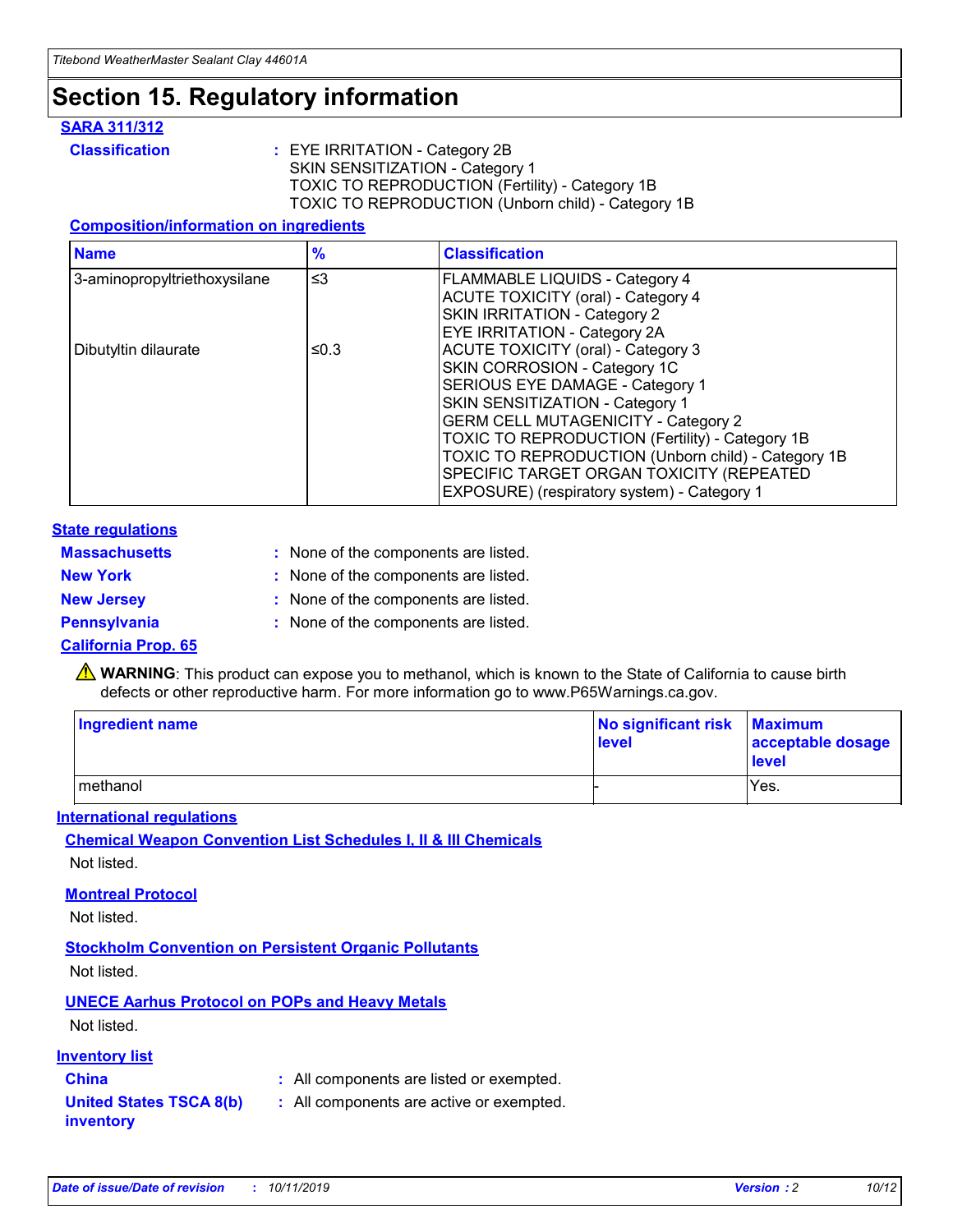## **Section 16. Other information**

**Hazardous Material Information System (U.S.A.)**



**Caution: HMIS® ratings are based on a 0-4 rating scale, with 0 representing minimal hazards or risks, and 4 representing significant hazards or risks. Although HMIS® ratings and the associated label are not required on SDSs or products leaving a facility under 29 CFR 1910.1200, the preparer may choose to provide them. HMIS® ratings are to be used with a fully implemented HMIS® program. HMIS® is a registered trademark and service mark of the American Coatings Association, Inc.**

**The customer is responsible for determining the PPE code for this material. For more information on HMIS® Personal Protective Equipment (PPE) codes, consult the HMIS® Implementation Manual.**

#### **National Fire Protection Association (U.S.A.)**



**Reprinted with permission from NFPA 704-2001, Identification of the Hazards of Materials for Emergency Response Copyright ©1997, National Fire Protection Association, Quincy, MA 02269. This reprinted material is not the complete and official position of the National Fire Protection Association, on the referenced subject which is represented only by the standard in its entirety.**

**Copyright ©2001, National Fire Protection Association, Quincy, MA 02269. This warning system is intended to be interpreted and applied only by properly trained individuals to identify fire, health and reactivity hazards of chemicals. The user is referred to certain limited number of chemicals with recommended classifications in NFPA 49 and NFPA 325, which would be used as a guideline only. Whether the chemicals are classified by NFPA or not, anyone using the 704 systems to classify chemicals does so at their own risk.**

#### **Procedure used to derive the classification**

| <b>Classification</b>                                                                                                                                                                  |                                                                                                                                                                                                                                                                   | <b>Justification</b>                                                                                                                                                                                                                                                                                       |  |
|----------------------------------------------------------------------------------------------------------------------------------------------------------------------------------------|-------------------------------------------------------------------------------------------------------------------------------------------------------------------------------------------------------------------------------------------------------------------|------------------------------------------------------------------------------------------------------------------------------------------------------------------------------------------------------------------------------------------------------------------------------------------------------------|--|
| <b>EYE IRRITATION - Category 2B</b><br>SKIN SENSITIZATION - Category 1<br><b>TOXIC TO REPRODUCTION (Fertility) - Category 1B</b><br>TOXIC TO REPRODUCTION (Unborn child) - Category 1B |                                                                                                                                                                                                                                                                   | Expert judgment<br>Expert judgment<br>Expert judgment<br>Expert judgment                                                                                                                                                                                                                                   |  |
| <b>History</b>                                                                                                                                                                         |                                                                                                                                                                                                                                                                   |                                                                                                                                                                                                                                                                                                            |  |
| <b>Date of printing</b>                                                                                                                                                                | : 4/22/2022                                                                                                                                                                                                                                                       |                                                                                                                                                                                                                                                                                                            |  |
| Date of issue/Date of<br>revision                                                                                                                                                      | : 10/11/2019                                                                                                                                                                                                                                                      |                                                                                                                                                                                                                                                                                                            |  |
| Date of previous issue                                                                                                                                                                 | : 10/16/2020                                                                                                                                                                                                                                                      |                                                                                                                                                                                                                                                                                                            |  |
| <b>Version</b>                                                                                                                                                                         | $\therefore$ 2                                                                                                                                                                                                                                                    |                                                                                                                                                                                                                                                                                                            |  |
| <b>Key to abbreviations</b>                                                                                                                                                            | $\therefore$ ATE = Acute Toxicity Estimate<br><b>BCF</b> = Bioconcentration Factor<br>IATA = International Air Transport Association<br><b>IBC</b> = Intermediate Bulk Container<br><b>IMDG = International Maritime Dangerous Goods</b><br>$UN = United Nations$ | GHS = Globally Harmonized System of Classification and Labelling of Chemicals<br>LogPow = logarithm of the octanol/water partition coefficient<br>MARPOL = International Convention for the Prevention of Pollution From Ships, 1973<br>as modified by the Protocol of 1978. ("Marpol" = marine pollution) |  |